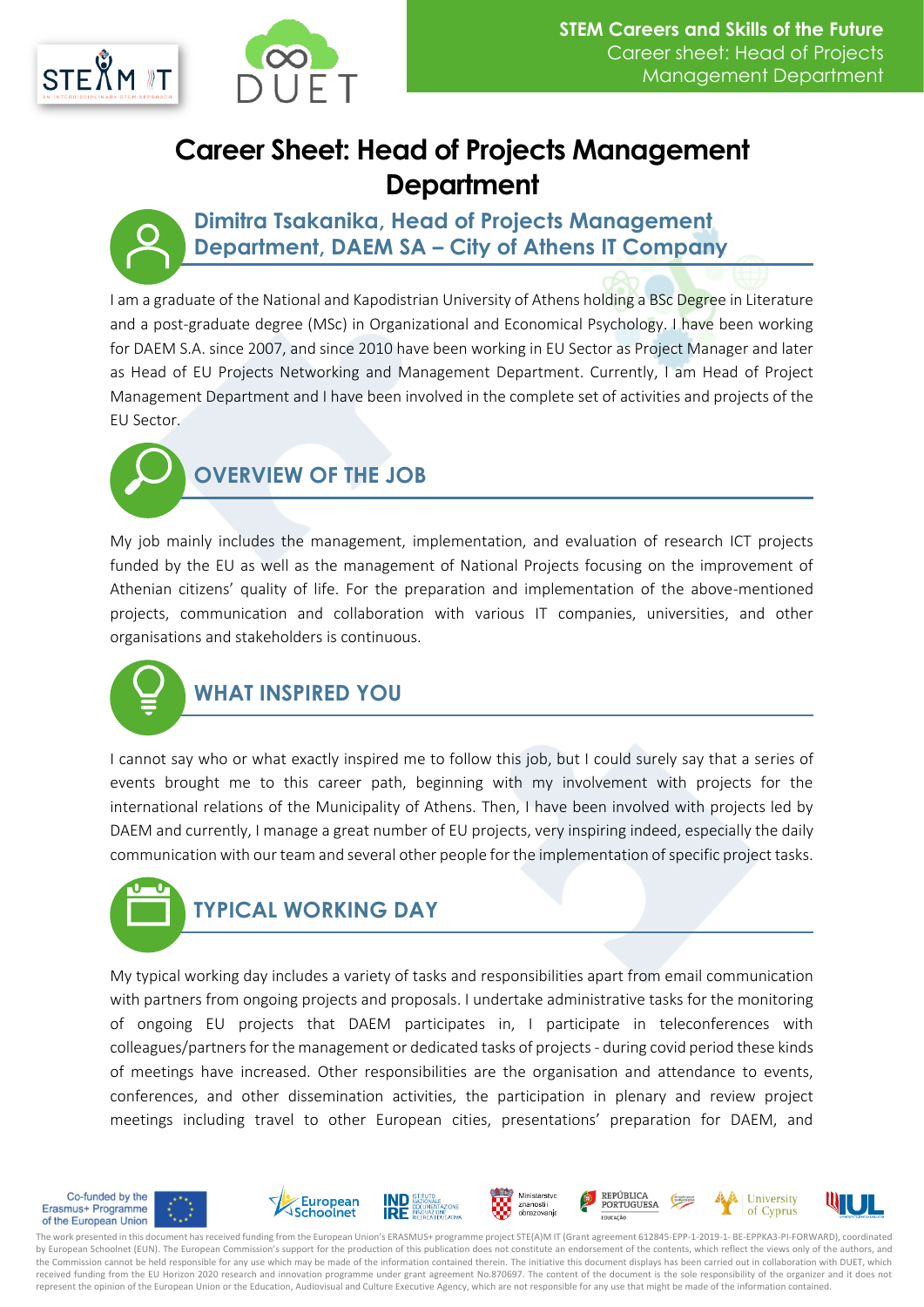



participation in discussions for the progress of projects. Finally, contributions to deliverables and periodic reports, and networking activities are also included in the schedule.



While following my MSc I started to work, in parallel, for the International Public Relations of the Municipality of Athens in various projects. Then, I grabbed the chance to be actively involved in European research projects for DAEM, the IT Company of the Municipality and my ambition for professional growth led me to follow successfully this career path.



### **KEY SKILLS**

- Critical thinking and analytical reasoning are required in EU proposal preparation and ICT projects.
- Administrative Skills and Project Management are very important for the organization and the management of a project.
- Collaboration, Active listening, Presentation, and Social Skills, since I have to work as a member of a team and participate in diverse meetings and events.
- Editing and Writing are skills necessary for creating or reviewing reports, deliverables, and any other type of communication.
- Commitment, Creativity, Personal responsibility are skills highly important for performing everyday workload.



My skills as they are shaped so far give me the expertise and the confidence to work in positions of ICT field and management of diverse projects in private companies as well as in research organisations.



I would say that the main challenge is this type of job. Since my background is totally different from the ICT field, the challenge for me is to learn every day something new about technologies and how they can be implemented in diverse services and projects and in daily life. Additionally, since the workload of projects management is high, time management is a challenge as well: organize my daily tasks in order to be always well prepared and meet various deadlines.